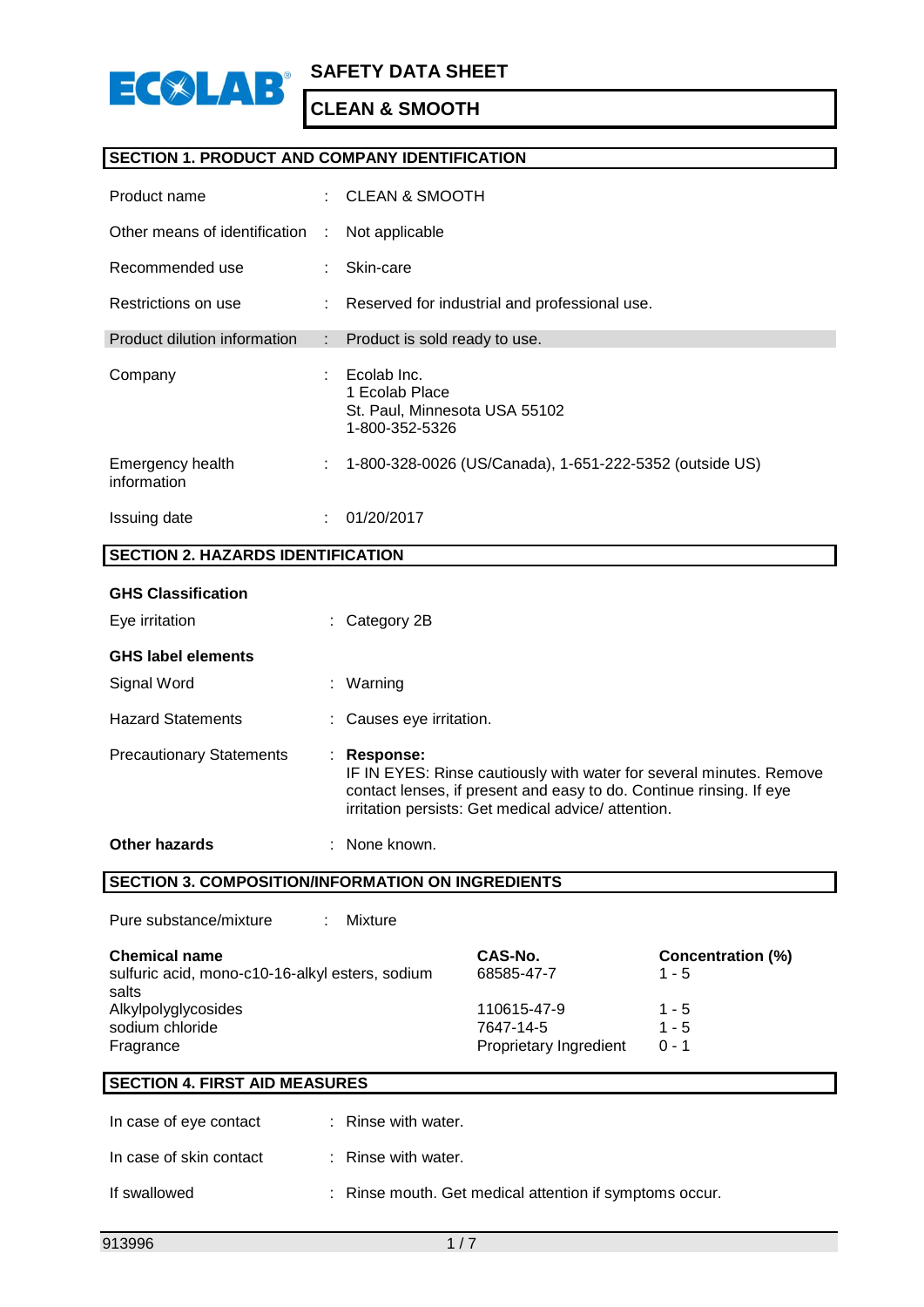| If inhaled                                                        | : Get medical attention if symptoms occur.                                        |
|-------------------------------------------------------------------|-----------------------------------------------------------------------------------|
| Protection of first-aiders                                        | : No special precautions are necessary for first aid responders.                  |
| Notes to physician                                                | : Treat symptomatically.                                                          |
| Most important symptoms<br>and effects, both acute and<br>delayed | : See Section 11 for more detailed information on health effects and<br>symptoms. |

## **SECTION 5. FIRE-FIGHTING MEASURES**

| Suitable extinguishing media                                              |  | : Use extinguishing measures that are appropriate to local<br>circumstances and the surrounding environment.                                                                          |  |
|---------------------------------------------------------------------------|--|---------------------------------------------------------------------------------------------------------------------------------------------------------------------------------------|--|
| Unsuitable extinguishing<br>media                                         |  | : None known.                                                                                                                                                                         |  |
| Specific hazards during fire<br>fighting                                  |  | : Not flammable or combustible.                                                                                                                                                       |  |
| Hazardous combustion<br>products                                          |  | Decomposition products may include the following materials:<br>Carbon oxides<br>Nitrogen oxides (NOx)<br>Sulfur oxides<br>Oxides of phosphorus                                        |  |
| Special protective equipment<br>for fire-fighters                         |  | : Use personal protective equipment.                                                                                                                                                  |  |
| Specific extinguishing<br>methods                                         |  | : Fire residues and contaminated fire extinguishing water must be<br>disposed of in accordance with local regulations. In the event of fire<br>and/or explosion do not breathe fumes. |  |
| <b>SECTION 6. ACCIDENTAL RELEASE MEASURES</b>                             |  |                                                                                                                                                                                       |  |
| Personal precautions,<br>protective equipment and<br>emergency procedures |  | : Refer to protective measures listed in sections 7 and 8.                                                                                                                            |  |
| Environmental precautions                                                 |  | Do not allow contact with soil, surface or ground water.                                                                                                                              |  |

| Methods and materials for<br>containment and cleaning up | : Stop leak if safe to do so. Contain spillage, and then collect with non-<br>combustible absorbent material, (e.g. sand, earth, diatomaceous<br>earth, vermiculite) and place in container for disposal according to<br>local / national regulations (see section 13). For large spills, dike<br>spilled material or otherwise contain material to ensure runoff does not |
|----------------------------------------------------------|----------------------------------------------------------------------------------------------------------------------------------------------------------------------------------------------------------------------------------------------------------------------------------------------------------------------------------------------------------------------------|
|                                                          | reach a waterway.                                                                                                                                                                                                                                                                                                                                                          |

| <b>SECTION 7. HANDLING AND STORAGE</b> |  |                                                                        |  |
|----------------------------------------|--|------------------------------------------------------------------------|--|
| Advice on safe handling                |  | : No special handling advice required.                                 |  |
| Conditions for safe storage            |  | : Keep out of reach of children. Store in suitable labeled containers. |  |
| Storage temperature                    |  | : 5 °C to 45 °C                                                        |  |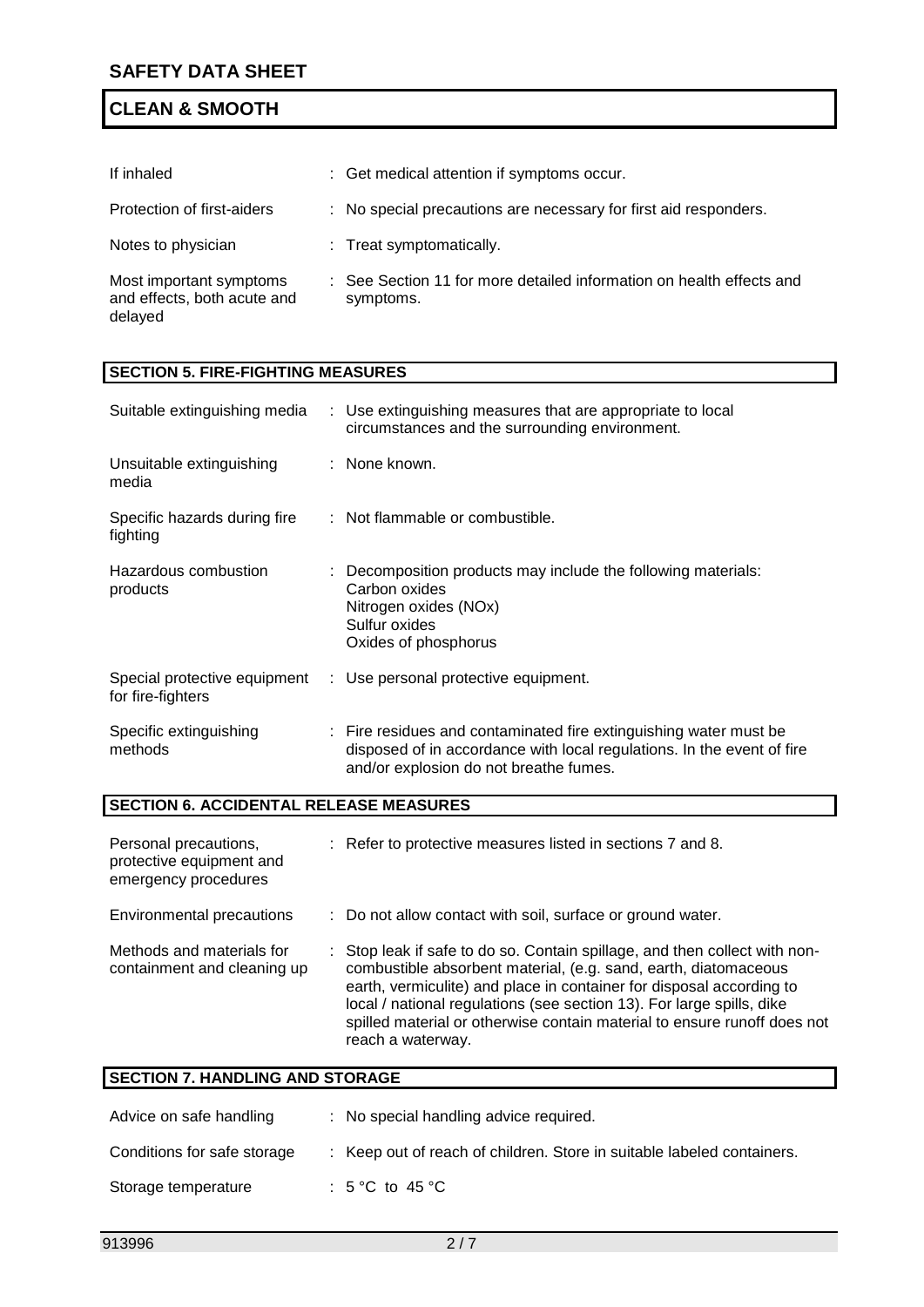### **SECTION 8. EXPOSURE CONTROLS/PERSONAL PROTECTION**

### **Ingredients with workplace control parameters**

Contains no substances with occupational exposure limit values.

| Engineering measures                 | : Good general ventilation should be sufficient to control worker<br>exposure to airborne contaminants. |
|--------------------------------------|---------------------------------------------------------------------------------------------------------|
| <b>Personal protective equipment</b> |                                                                                                         |
| Eye protection                       | : No special protective equipment required.                                                             |
| Hand protection                      | : No special protective equipment required.                                                             |
| Skin protection                      | : No special protective equipment required.                                                             |
| Respiratory protection               | : No personal respiratory protective equipment normally required.                                       |
| Hygiene measures                     | : No specific measures identified.                                                                      |

## **SECTION 9. PHYSICAL AND CHEMICAL PROPERTIES**

| liquid |                                        |
|--------|----------------------------------------|
| white  |                                        |
| sweet  |                                        |
|        |                                        |
|        |                                        |
|        | No data available                      |
| ÷      | No data available                      |
|        | No data available                      |
|        | No data available                      |
|        | No data available                      |
|        | No data available                      |
|        | No data available                      |
|        | No data available                      |
| ÷      | No data available                      |
| 1.025  |                                        |
|        | No data available                      |
|        | No data available                      |
|        | No data available                      |
|        | No data available                      |
|        | No data available                      |
|        | No data available                      |
|        | No data available                      |
|        | $: 6.0 - 7.0, 100\%$<br>Not applicable |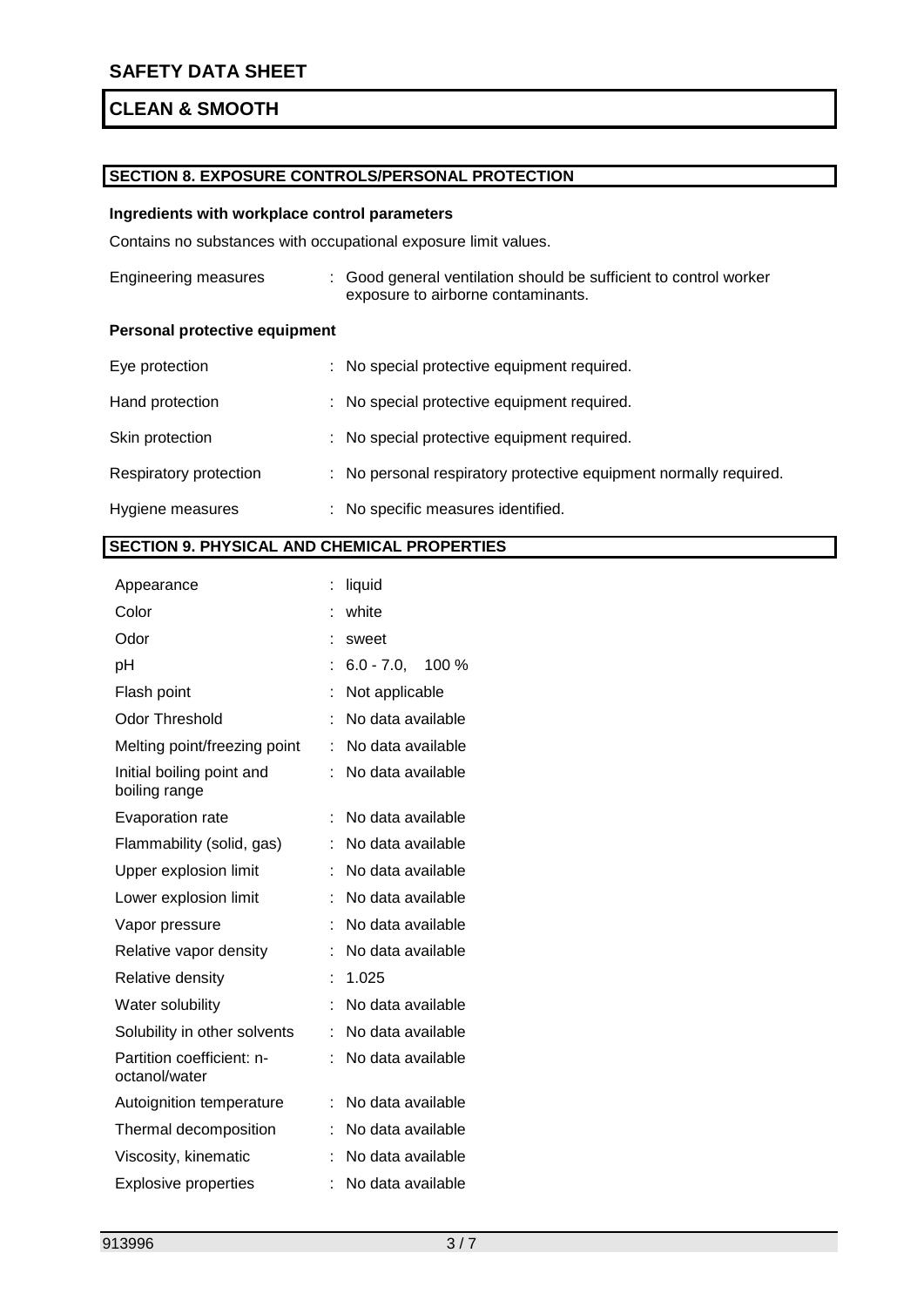| Oxidizing properties | : No data available |
|----------------------|---------------------|
| Molecular weight     | : No data available |
| VOC.                 | : No data available |

## **SECTION 10. STABILITY AND REACTIVITY**

| Chemical stability                    | : Stable under normal conditions.                                                                                                                |
|---------------------------------------|--------------------------------------------------------------------------------------------------------------------------------------------------|
| Possibility of hazardous<br>reactions | : No dangerous reaction known under conditions of normal use.                                                                                    |
| Conditions to avoid                   | : None known.                                                                                                                                    |
| Incompatible materials                | : None known.                                                                                                                                    |
| Hazardous decomposition<br>products   | : Decomposition products may include the following materials:<br>Carbon oxides<br>Nitrogen oxides (NOx)<br>Sulfur oxides<br>Oxides of phosphorus |

## **SECTION 11. TOXICOLOGICAL INFORMATION**

| Information on likely routes of : Inhalation, Eye contact, Skin contact |  |  |
|-------------------------------------------------------------------------|--|--|
| exposure                                                                |  |  |

### **Potential Health Effects**

| Eyes                                  | : Causes eye irritation.                                      |
|---------------------------------------|---------------------------------------------------------------|
| <b>Skin</b>                           | : Health injuries are not known or expected under normal use. |
| Ingestion                             | : Health injuries are not known or expected under normal use. |
| Inhalation                            | : Health injuries are not known or expected under normal use. |
| <b>Chronic Exposure</b>               | : Health injuries are not known or expected under normal use. |
| <b>Experience with human exposure</b> |                                                               |
| Eye contact                           | : Redness, Irritation                                         |
| Skin contact                          | : No symptoms known or expected.                              |
| Ingestion                             | No symptoms known or expected.                                |
| Inhalation                            | : No symptoms known or expected.                              |
| <b>Toxicity</b>                       |                                                               |
| <b>Product</b>                        |                                                               |
| Acute oral toxicity                   | : Acute toxicity estimate : $> 5,000$ mg/kg                   |
| Acute inhalation toxicity             | : No data available                                           |
| Acute dermal toxicity                 | Acute toxicity estimate : $>$ 5,000 mg/kg                     |
| Skin corrosion/irritation             | No data available                                             |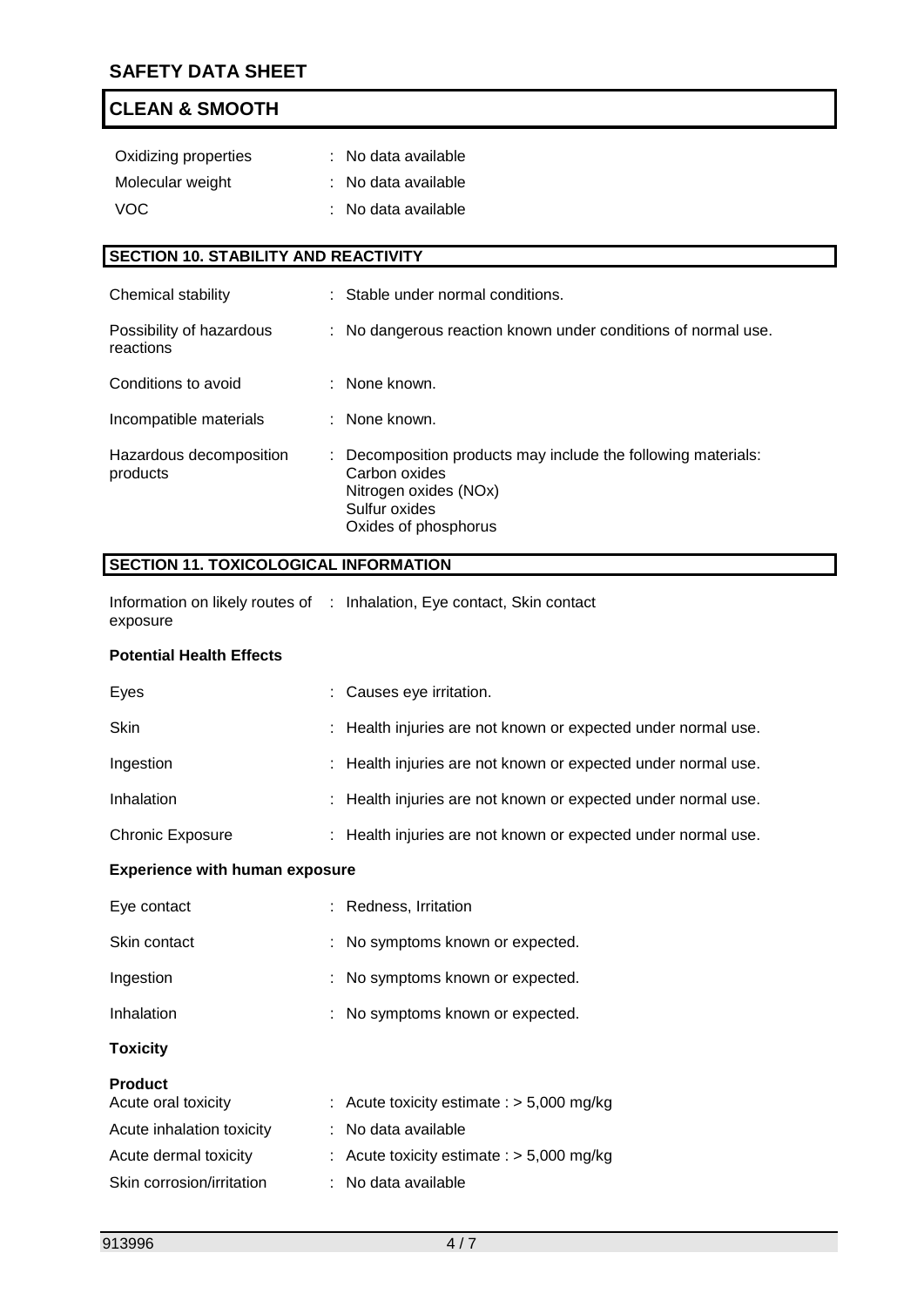| Serious eye damage/eye<br>irritation | Mild eye irritation |
|--------------------------------------|---------------------|
| Respiratory or skin<br>sensitization | No data available   |
| Carcinogenicity                      | No data available   |
| Reproductive effects                 | No data available   |
| Germ cell mutagenicity               | No data available   |
| Teratogenicity                       | No data available   |
| STOT-single exposure                 | No data available   |
| STOT-repeated exposure               | No data available   |
| Aspiration toxicity                  | No data available   |

# **SECTION 12. ECOLOGICAL INFORMATION**

|                                      | : Harmful to aquatic life.                                                              |
|--------------------------------------|-----------------------------------------------------------------------------------------|
|                                      |                                                                                         |
|                                      | No data available                                                                       |
| ÷.                                   | No data available                                                                       |
|                                      | No data available                                                                       |
|                                      |                                                                                         |
|                                      | : Alkylpolyglycosides<br>96 h LC50 Fish: 5 mg/l                                         |
|                                      | sodium chloride<br>96 h LC50 Fish: 5,840 mg/l                                           |
|                                      |                                                                                         |
|                                      | : sulfuric acid, mono-c10-16-alkyl esters, sodium salts<br>48 h EC50 Daphnia: 1.37 mg/l |
| <b>Persistence and degradability</b> |                                                                                         |
|                                      |                                                                                         |
|                                      |                                                                                         |
|                                      |                                                                                         |
|                                      |                                                                                         |
|                                      |                                                                                         |
|                                      |                                                                                         |
|                                      |                                                                                         |
|                                      | <b>SECTION 13. DISPOSAL CONSIDERATIONS</b>                                              |
|                                      |                                                                                         |

Disposal methods : Do not contaminate ponds, waterways or ditches with chemical or used container. Where possible recycling is preferred to disposal or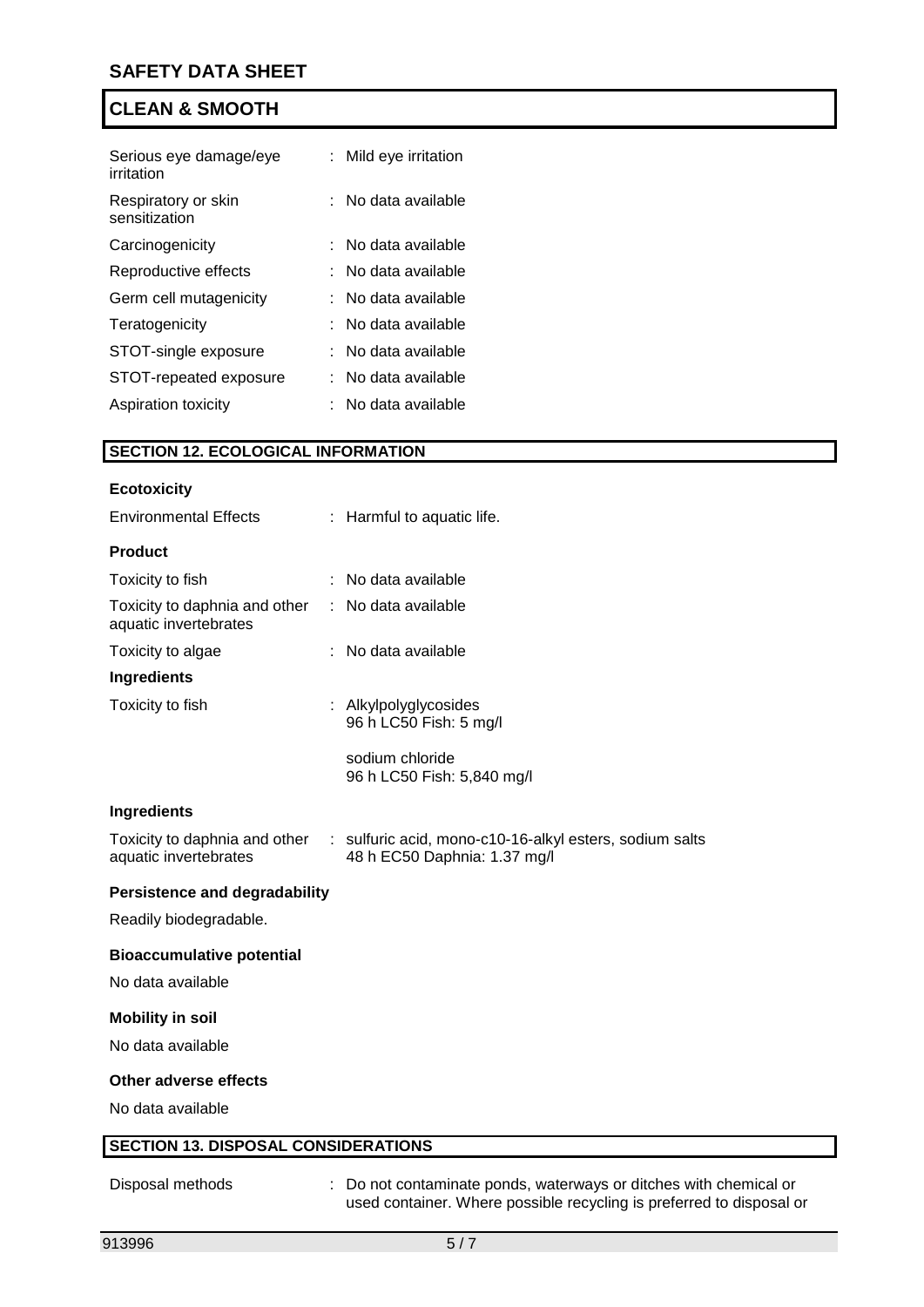incineration. If recycling is not practicable, dispose of in compliance with local regulations. Dispose of wastes in an approved waste disposal facility. Disposal considerations : Dispose of as unused product. Empty containers should be taken to an approved waste handling site for recycling or disposal. Do not reuse empty containers. Dispose of in accordance with local, state, and federal regulations.

### **SECTION 14. TRANSPORT INFORMATION**

The shipper/consignor/sender is responsible to ensure that the packaging, labeling, and markings are in compliance with the selected mode of transport.

### **Land transport (DOT)**

Not dangerous goods

### **Sea transport (IMDG/IMO)**

Not dangerous goods

### **SECTION 15. REGULATORY INFORMATION**

### **EPCRA - Emergency Planning and Community Right-to-Know**

### **CERCLA Reportable Quantity**

This material does not contain any components with a CERCLA RQ.

### **SARA 304 Extremely Hazardous Substances Reportable Quantity**

This material does not contain any components with a section 304 EHS RQ.

| SARA 311/312 Hazards | : Acute Health Hazard                                                                                                                                                                     |
|----------------------|-------------------------------------------------------------------------------------------------------------------------------------------------------------------------------------------|
| <b>SARA 302</b>      | : No chemicals in this material are subject to the reporting requirements<br>of SARA Title III, Section 302.                                                                              |
| <b>SARA 313</b>      | : This material does not contain any chemical components with known<br>CAS numbers that exceed the threshold (De Minimis) reporting levels<br>established by SARA Title III, Section 313. |

#### **California Prop 65**

This product does not contain any chemicals known to the State of California to cause cancer, birth, or any other reproductive defects.

#### **The ingredients of this product are reported in the following inventories:**

**Switzerland. New notified substances and declared preparations** : not determined

#### **United States TSCA Inventory** :

On TSCA Inventory

#### **Canadian Domestic Substances List (DSL)** :

This product contains one or several components listed in the Canadian NDSL.

#### **Australia Inventory of Chemical Substances (AICS)** :